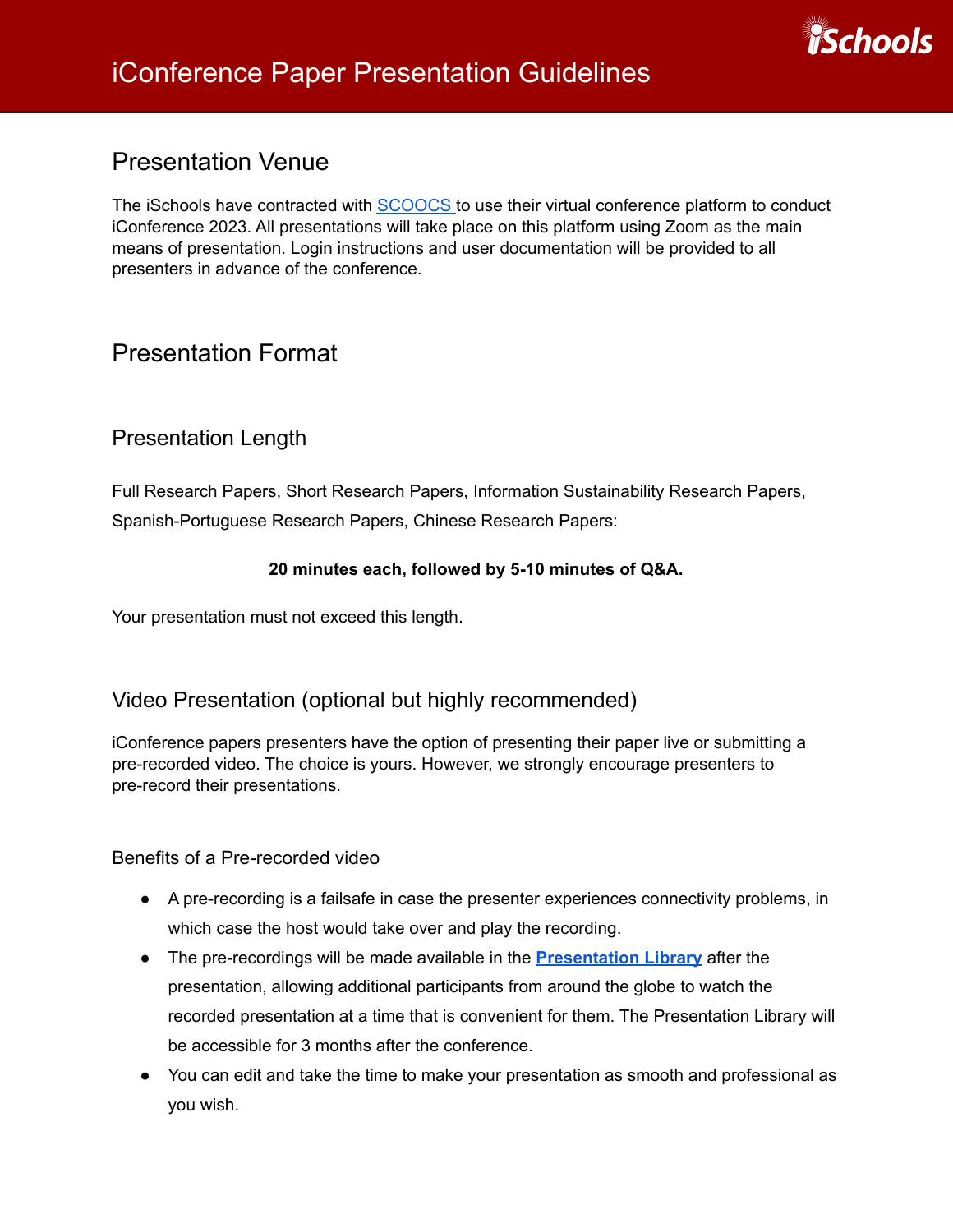

Video Recording Guidelines

- Length: Same as above (20 minutes).
- File type: We can support most standard file formats. We suggest MP4.
- Recording Quality: Please record with a minimum resolution of 720p.
- Software: Presenters may choose the recording software of their preference. Examples:
	- *[OBS](https://obsproject.com/de)* (Open Broadcaster Software) is free and open source.
	- *Camtasia* (commercial software).
	- *ShadowPlay* (Nvidia recording software, requires an Nvidia graphics card and Geforce experience software, works on desktops only).
	- *○ Zoom Recording*

# File Delivery

Our preference is that you upload your video file to the cloud (*GDrive*, *Dropbox*, *Mega*, etc.) and send the link to [staff@ischools-inc.org](mailto:staff@ischools-inc.org).

Be sure to include your **name** and **ConfTool submission number** in the message. If you do not have access to cloud storage, contact us at the above email address to discuss delivery alternatives.

# **Deadline**

- We must receive your video recording by **1 February 2023**.
- If we have not received your video by the Feb. 1 deadline, we will assume your presentation will be live.
- Important notes:
	- The submission of a pre-recorded video is voluntary.
	- We will not record the live sessions.
	- If you choose to submit a video, you are still required to attend the live session and take part in the Q&A.